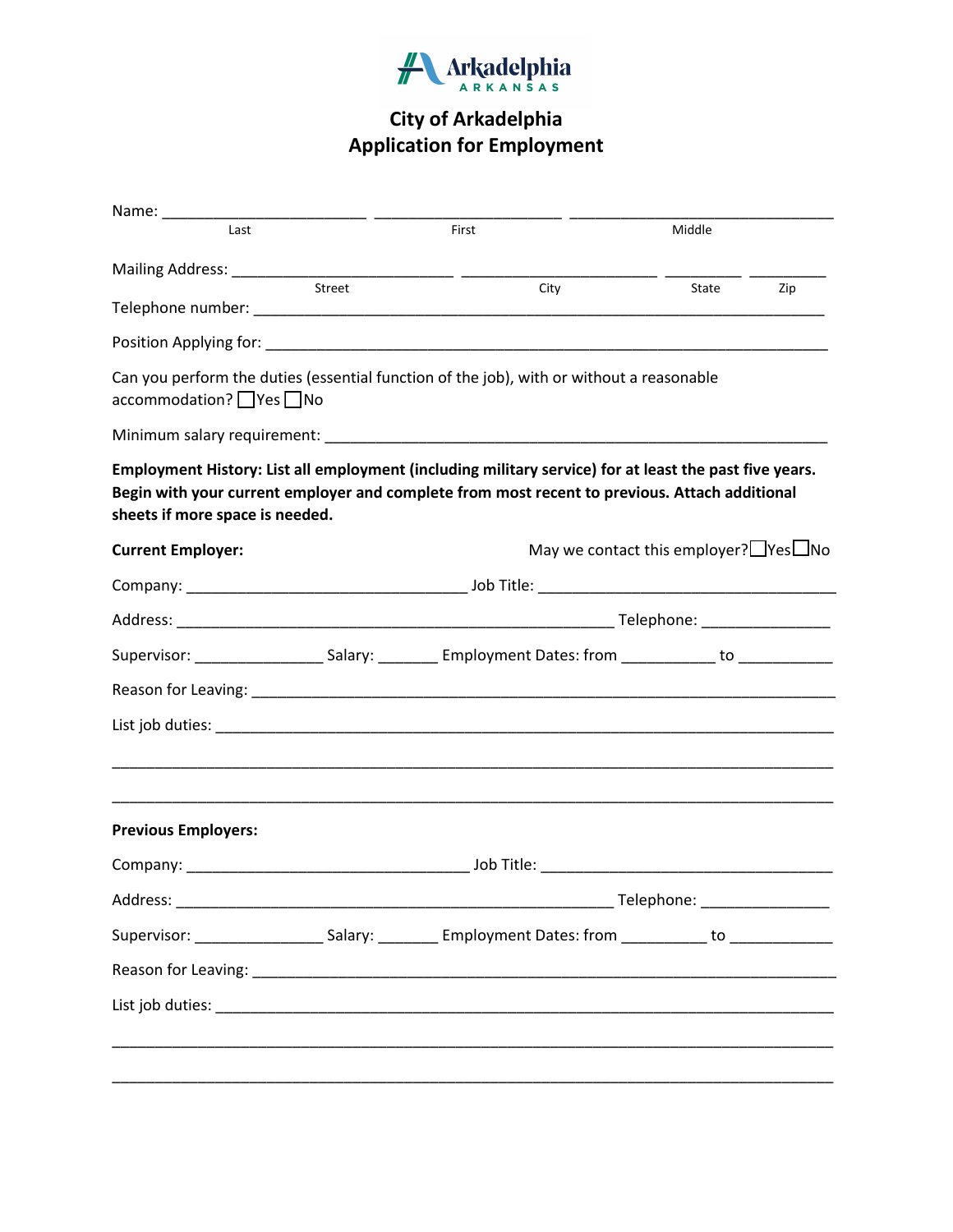

|                              | Supervisor: _______________________Salary: ____________ Employment Dates: from ______________ to _____________ |                                                       |  |  |
|------------------------------|----------------------------------------------------------------------------------------------------------------|-------------------------------------------------------|--|--|
|                              |                                                                                                                |                                                       |  |  |
|                              |                                                                                                                |                                                       |  |  |
|                              |                                                                                                                |                                                       |  |  |
|                              |                                                                                                                |                                                       |  |  |
|                              | Supervisor: _____________________Salary: ___________ Employment Dates: from ____________ to ______________     |                                                       |  |  |
|                              |                                                                                                                |                                                       |  |  |
|                              |                                                                                                                |                                                       |  |  |
| <b>Education</b>             |                                                                                                                |                                                       |  |  |
| High School Graduate: Yes No |                                                                                                                | If not, have you recieved a GED: $\Box$ Yes $\Box$ No |  |  |
|                              | Highest grade completed: (12=HS grad, 16=BA/BS degree, 18=MS/MA) _________                                     |                                                       |  |  |
|                              | List all college, business, or trade school courses or degrees completed:                                      |                                                       |  |  |
| <b>School Name</b>           | Subject/Degree Completed                                                                                       | Dates                                                 |  |  |
|                              |                                                                                                                |                                                       |  |  |

Attach additional sheets if more space is needed

List all licenses/certifications you hold (drivers, water/wastewater, CDL, plumbing insp., electrician, lifeguard, etc.) \_\_\_\_\_\_\_\_\_\_\_\_\_\_\_\_\_\_\_\_\_\_\_\_\_\_\_\_\_\_\_\_\_\_\_\_\_\_\_\_\_\_\_\_\_\_\_\_\_\_\_\_\_\_\_\_\_\_\_\_\_\_\_\_\_\_\_\_\_\_\_\_\_

\_\_\_\_\_\_\_\_\_\_\_\_\_\_\_\_\_\_\_\_\_\_\_\_\_\_\_\_\_\_\_\_\_\_\_\_\_\_\_\_\_\_\_\_\_\_\_\_\_\_\_\_\_\_\_\_\_\_\_\_\_\_\_\_\_\_\_\_\_\_\_\_\_\_\_\_\_\_\_\_\_\_\_\_\_

\_\_\_\_\_\_\_\_\_\_\_\_\_\_\_\_\_\_\_\_\_\_\_\_\_\_\_\_\_\_\_\_\_\_\_\_\_\_\_\_\_\_\_\_\_\_\_\_\_\_\_\_\_\_\_\_\_\_\_\_\_\_\_\_\_\_\_\_\_\_\_\_\_\_\_\_\_\_\_\_\_\_\_\_\_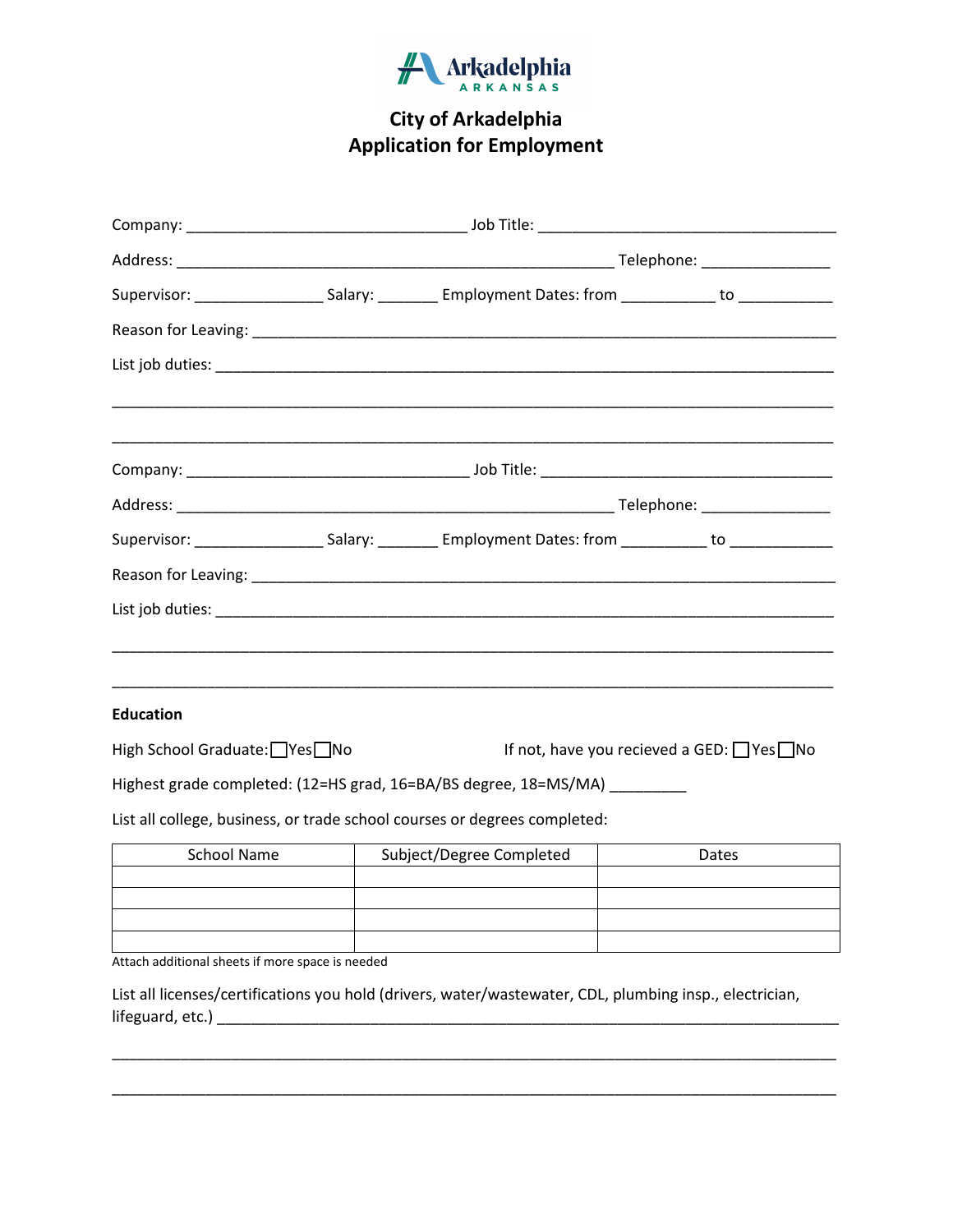

\_\_\_\_\_\_\_\_\_\_\_\_\_\_\_\_\_\_\_\_\_\_\_\_\_\_\_\_\_\_\_\_\_\_\_\_\_\_\_\_\_\_\_\_\_\_\_\_\_\_\_\_\_\_\_\_\_\_\_\_\_\_\_\_\_\_\_\_\_\_\_\_\_\_\_\_\_\_\_\_\_\_\_\_\_

\_\_\_\_\_\_\_\_\_\_\_\_\_\_\_\_\_\_\_\_\_\_\_\_\_\_\_\_\_\_\_\_\_\_\_\_\_\_\_\_\_\_\_\_\_\_\_\_\_\_\_\_\_\_\_\_\_\_\_\_\_\_\_\_\_\_\_\_\_\_\_\_\_\_\_\_\_\_\_\_\_\_\_\_\_

\_\_\_\_\_\_\_\_\_\_\_\_\_\_\_\_\_\_\_\_\_\_\_\_\_\_\_\_\_\_\_\_\_\_\_\_\_\_\_\_\_\_\_\_\_\_\_\_\_\_\_\_\_\_\_\_\_\_\_\_\_\_\_\_\_\_\_\_\_\_\_\_\_\_\_\_\_\_\_\_\_\_\_\_\_

\_\_\_\_\_\_\_\_\_\_\_\_\_\_\_\_\_\_\_\_\_\_\_\_\_\_\_\_\_\_\_\_\_\_\_\_\_\_\_\_\_\_\_\_\_\_\_\_\_\_\_\_\_\_\_\_\_\_\_\_\_\_\_\_\_\_\_\_\_\_\_\_\_\_\_\_\_\_\_\_\_\_\_\_\_

\_\_\_\_\_\_\_\_\_\_\_\_\_\_\_\_\_\_\_\_\_\_\_\_\_\_\_\_\_\_\_\_\_\_\_\_\_\_\_\_\_\_\_\_\_\_\_\_\_\_\_\_\_\_\_\_\_\_\_\_\_\_\_\_\_\_\_\_\_\_\_\_\_\_\_\_\_\_\_\_\_\_\_\_\_

\_\_\_\_\_\_\_\_\_\_\_\_\_\_\_\_\_\_\_\_\_\_\_\_\_\_\_\_\_\_\_\_\_\_\_\_\_\_\_\_\_\_\_\_\_\_\_\_\_\_\_\_\_\_\_\_\_\_\_\_\_\_\_\_\_\_\_\_\_\_\_\_\_\_\_\_\_\_\_\_\_\_\_\_\_

\_\_\_\_\_\_\_\_\_\_\_\_\_\_\_\_\_\_\_\_\_\_\_\_\_\_\_\_\_\_\_\_\_\_\_\_\_\_\_\_\_\_\_\_\_\_\_\_\_\_\_\_\_\_\_\_\_\_\_\_\_\_\_\_\_\_\_\_\_\_\_\_\_\_\_\_\_\_\_\_\_\_\_\_\_

\_\_\_\_\_\_\_\_\_\_\_\_\_\_\_\_\_\_\_\_\_\_\_\_\_\_\_\_\_\_\_\_\_\_\_\_\_\_\_\_\_\_\_\_\_\_\_\_\_\_\_\_\_\_\_\_\_\_\_\_\_\_\_\_\_\_\_\_\_\_\_\_\_\_\_\_\_\_\_\_\_\_\_\_\_

List equipment, office machines, and computer programs you have experience operating:

Please list any additional experience, skills, or training you have had which would help you

qualify for the position you are seeking: \_\_\_\_\_\_\_\_\_\_\_\_\_\_\_\_\_\_\_\_\_\_\_\_\_\_\_\_\_\_\_\_\_\_\_\_\_\_\_\_\_\_\_\_\_\_\_\_\_\_\_\_

**Other Information** 

Are you related to any current City employees or any member of the Board of Directors?  $\Box$  Yes  $\Box$  No

If yes, please give name and relationship: \_\_\_\_\_\_\_\_\_\_\_\_\_\_\_\_\_\_\_\_\_\_\_\_\_\_\_\_\_\_\_\_\_\_\_\_\_\_\_\_\_\_\_\_\_\_\_\_\_\_

References:

Give the names and address of three (3) persons (not relatives) who have knowledge of your experience, abilities, and knowledge.

| Name | Address | Phone Number |  |  |
|------|---------|--------------|--|--|
|      |         |              |  |  |
|      |         |              |  |  |
|      |         |              |  |  |
|      |         |              |  |  |

Have you ever been convicted of a violation of the law (other than minor traffic violations)?  $\Box$  Yes  $\Box$  No

If yes, list details to include dates and violation history: (Convictions do not automatically disqualify you from employment)

Please list any languages you speak, other than English: \_\_\_\_\_\_\_\_\_\_\_\_\_\_\_\_\_\_\_\_\_\_\_\_